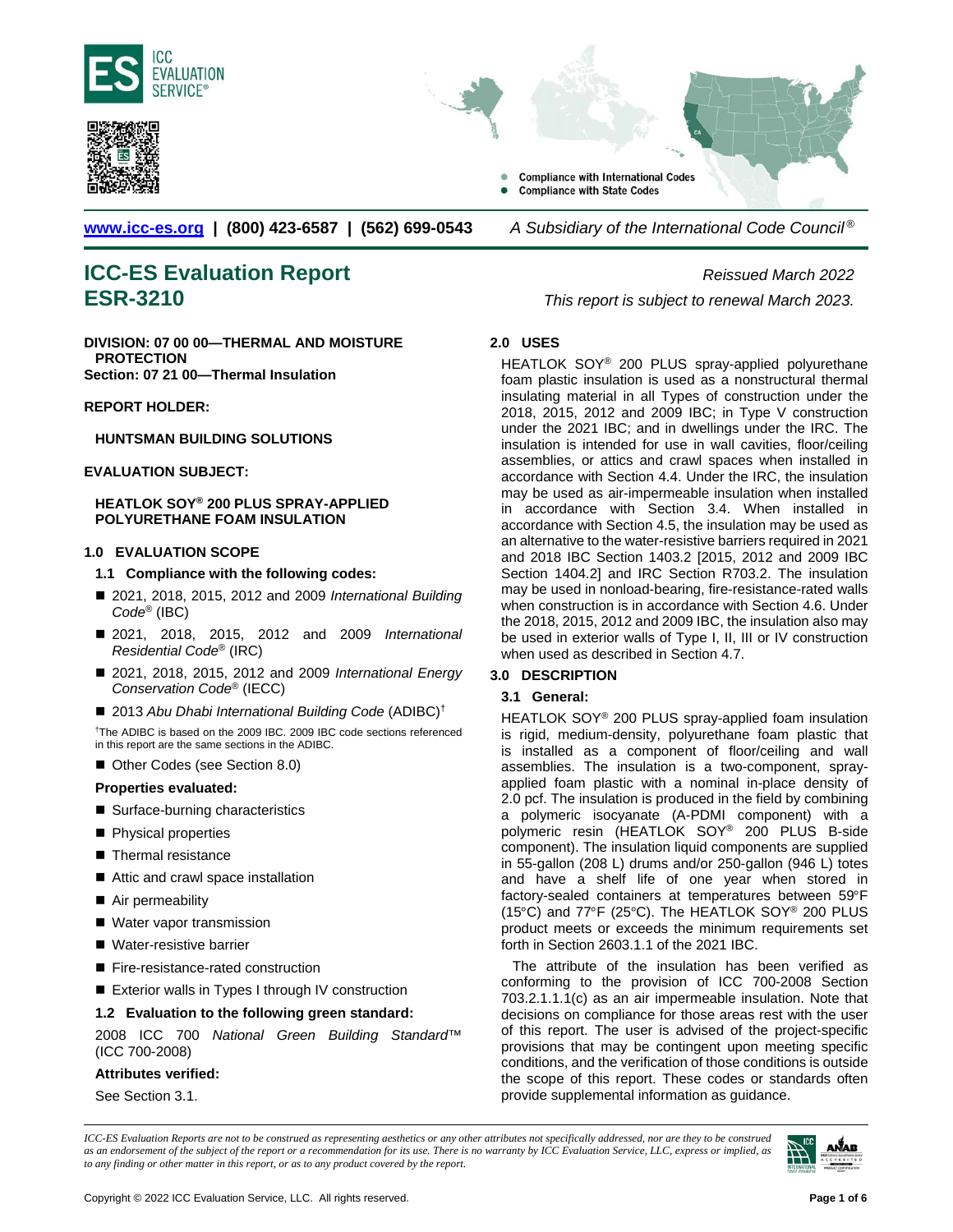### **3.2 Surface-burning Characteristics:**

The insulation, at a maximum thickness of 4 inches (102 mm) and a nominal density of 2.0 pcf, has a flame-spread index of 25 or less and a smoke-developed index of 450 or less when tested in accordance with ASTM E84 (UL 723). There is no thickness limitation when the insulation is installed behind a code-prescribed 15-minute thermal barrier complying with, and installed in accordance with, the applicable code.

### **3.3 Thermal Resistance,** *R***-values:**

The insulation has thermal resistance (*R*-value) at a mean temperature of 75ºF (24ºC) as shown in Table 1.

### **3.4 Vapor Retarder:**

The insulation has a vapor permeance of less than 1 perm  $[5.7x10^{-11}$  kg/(Pa-s-m<sup>2</sup>)], in accordance with ASTM E96, when applied at a minimum thickness of 1.2 inches (30.5 mm), and qualifies as Class II vapor retarder under the IRC.

### **3.5 Air Permeability:**

The insulation, at a minimum thickness of  $1<sup>1</sup>/2$  inches (38 mm), is considered air-impermeable insulation in accordance with 2021 and 2018 IBC Section 1202.3 [2015 IBC Section 1203.3] or 2012 IRC Section R806.5 (2009 IRC Section R806.4), based on testing in accordance with ASTM E283 and ASTM E2178.

### **3.6 Fire-protective Coating:**

**3.6.1 BlazeLok™ TBX or Fireshell**® **F10E:** BlazeLok™ TBX or Fireshell<sup>®</sup> F10E (see **ESR-3997**), manufactured by ICP Construction, is a one-component, water-based intumescent coating. The coating is supplied in 5-gallon (19 L) pails and 55-gallon (208 L) drums and has a shelf life of 12 months when stored in factory-sealed containers at temperatures between 45°F (7°C) and 90°F (32°C). The coating is applied in one coat in accordance with the coating manufacturer's published installation instructions.

**3.6.2 DC 315 Coating:** DC 315 Coating (see [ESR-3702\)](http://www.icc-es.org/Reports/pdf_files/ESR-3702.pdf), manufactured by International Fireproof Technology, Inc. / Paint to Protect Inc., is a water-based, intumescent coating supplied in 5-gallon (19 L) pails and 55-gallon (208 L) drums. The coating material has a shelf life of 12 months when stored in factory-sealed containers at temperatures between 50°F (10°C) and 80°F (27°C).

### **4.0 INSTALLATION**

### **4.1 General:**

HEATLOK SOY® 200 PLUS spray-applied polyurethane foam insulation must be installed in accordance with the manufacturer's published installation instructions, the applicable code and this report. A copy of the manufacturer's published installation instructions must be available at all times on the jobsite during installation.

### **4.2 Application:**

The insulation is spray-applied on the jobsite using a volumetric positive displacement pump as identified in the Huntsman Building Solutions application manual. The insulation must be applied when the ambient temperature is greater than 23°F (-5°C). The insulation must not be used in areas that have a maximum in-service temperature greater than 180°F (82°C). The foam plastic must not be used in electrical outlet or junction boxes or in contact with water, rain or soil. The foam plastic must not be sprayed onto a substrate that is wet, or covered with frost or ice, loose scales, rust, oil, or grease. The insulation must be protected from the weather during and after application, except as specified in Section 4.5. Where insulation is used as an airimpermeable insulation, such as in unvented attic assemblies under 2021 and 2018 IBC Section 1202.3 (2015 IBC Section 1203.3) or 2021, 2018, 2015 and 2012 IRC Section R806.5 (2009 IRC Section R806.4), the insulation must be installed at a minimum thickness of  $1\frac{1}{2}$  inches (38) mm). The insulation must be applied in passes not exceeding 2 inches (51 mm) per pass and must be allowed to fully expand and cure for a minimum of 20 minutes prior to the application of the next additional pass.

### **4.3 Thermal Barrier:**

**4.3.1 Application with a Prescriptive Thermal Barrier:**  HEATLOK SOY® 200 PLUS insulation must be separated from the interior of the building by an approved thermal barrier of  $1/2$ -inch-thick (12.7 mm) gypsum wallboard or an equivalent 15-minute thermal barrier complying with, and installed in accordance with, IBC Section 2603.4 or IRC Section R316.4, as applicable, except where insulation is in an attic or crawl space as described in Section 4.4. There is no thickness limitation when the insulation is installed behind a code-prescribed 15-minute thermal barrier.

**4.3.2 Application without a Prescriptive Thermal Barrier:** The prescriptive 15-minute thermal barrier or ignition barrier may be omitted when installation is in accordance with this section (Section 4.3.2) and Table 2. The insulation and intumescent coating may be spray-applied to the interior facing of walls, the underside of the roof sheathing or roof rafter, and in crawl spaces, and may be left exposed as an interior finish without a prescribed 15-minute thermal barrier or ignition barrier. The thickness of the foam plastic and coating must be as described in Table 2. The foam plastic must be covered on all surfaces with one of the coatings as set forth in Table 2. The coating must be applied over the insulation in accordance with the coating manufacturer's instructions and this report. The BlazeLok™ TBX or Fireshell<sup>®</sup> F10E coating must be applied over the insulation in accordance with the coating manufacturer's instructions, [ESR-3997](http://www.icc-es.org/Reports/pdf_files/ESR-3997.pdf) and this report. The DC 315 Coating must be applied over the insulation in accordance with the coating manufacturer's instructions, **[ESR-3702](http://www.icc-es.org/Reports/pdf_files/ESR-3702.pdf)** and this report. Surfaces to be coated must be dry, clean, and free of dirt, loose debris and other substances that could interfere with adhesion of the coating.

### **4.4 Ignition Barrier – Attics and Crawl Spaces:**

**4.4.1 Application with a Prescriptive Ignition Barrier:**  When the spray-applied insulation is installed within attics or crawl spaces where entry is made only for service of utilities, an ignition barrier must be installed in accordance with IBC Section 2603.4.1.6 or IRC Section R316.5.3 or R316.5.4, as applicable. The ignition barrier must be consistent with the requirements for the type of construction required by the applicable code, and must be installed in a manner so the foam plastic insulation is not exposed. The insulation as described in this section may be installed in unvented attics in accordance with 2021 and 2018 IBC Section 1202.3 [2015 IBC Section 1203.3] or 2021, 2018, 2015 and 2012 IRC Section R806.5 (2009 IRC Section R806.4).

### **4.4.2 Application without a Prescriptive Ignition Barrier:**

**General:** HEATLOK SOY® 200 PLUS spray-applied polyurethane foam insulation may be installed in attics and crawl spaces as described in this section without the ignition barriers required by IBC Section 2603.4.1.6 and IRC Sections R316.5.3 and R316.5.4, subject to the following conditions: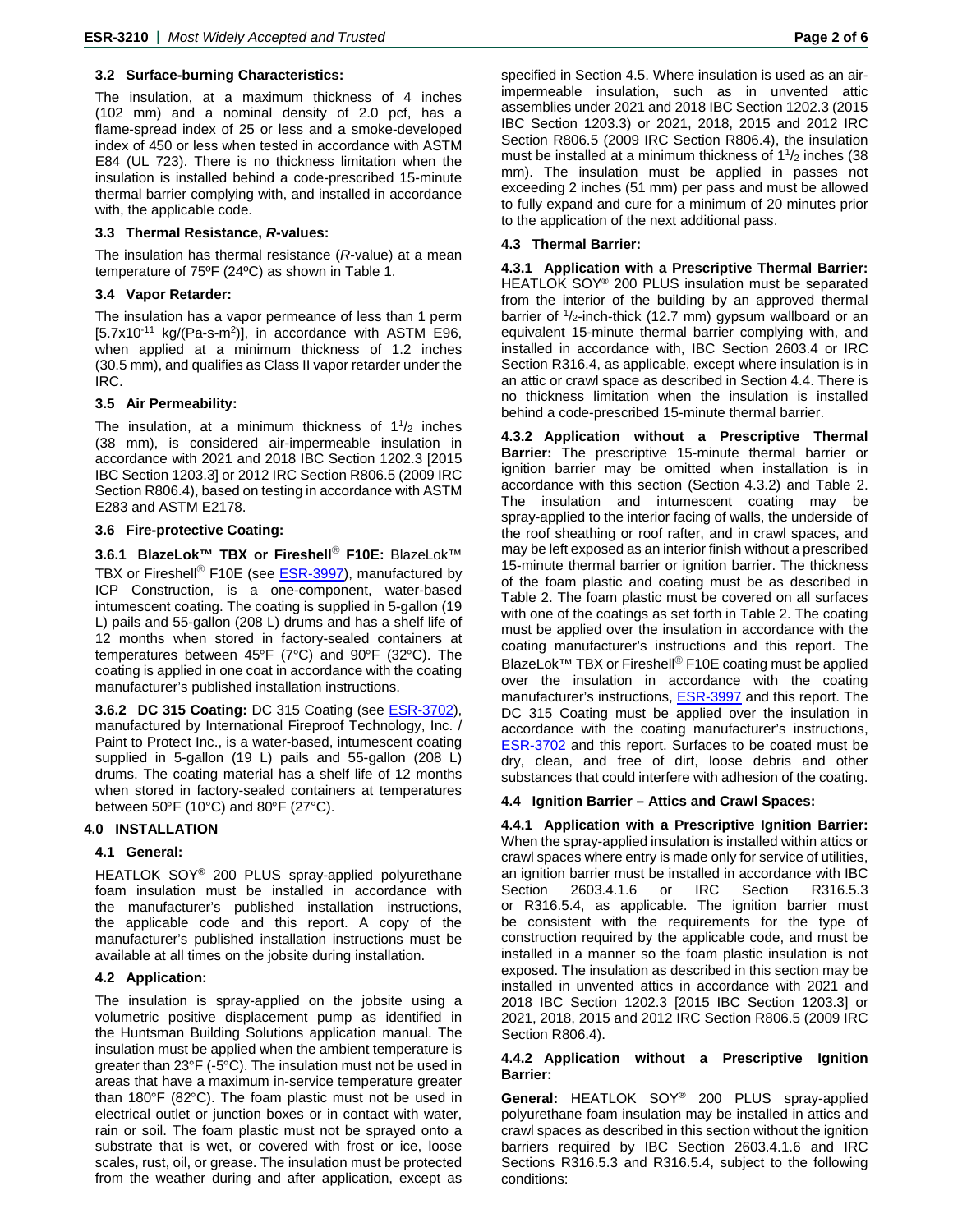- a. Entry to the attic or crawl space is only to service utilities, and no storage is permitted.
- b. There are no interconnected attic or crawl space areas.
- c. Air in the attic or crawl space is not circulated to other parts of the building.
- d. Under-floor (crawl space) ventilation is provided when required by 2021 and 2018 IBC Section 1202.4 [2015 IBC Section 1203.4 (2012 and 2009 IBC Section 1203.3)] or IRC Section R408.1, as applicable.
- e. Attic ventilation is provided when required by 2021 and 2018 IBC Section 1202.2.1 [2015, 2012 and 2009 IBC section 1203.2] or IRC Section R806, except when airimpermeable insulation is permitted in unvented attics in accordance with 2021 and 2018 IBC Section 1202.3 [2015 IBC Section 1203.3] or 2021, 2018, 2015 or 2012 IRC Section R806.5 (2009 IRC Section R806.4).
- f. Combustion air is provided in accordance with IMC Section 701.

**4.4.2.1 Attics and Crawl Spaces:** In attics and crawl spaces, the insulation may be spray-applied to the underside of the roof sheathing and/or rafters, to the underside of wood floors, and to vertical surfaces as described in this section. The thickness of the foam plastic applied to the underside of the top of the space must not exceed  $11<sup>1</sup>/2$  inches (292 mm), and the thickness when applied to vertical surfaces must not exceed  $7<sup>1</sup>/2$  inches (191 mm).

**4.4.2.2 Use on Attic Floors:** The spray-applied foam insulation may be installed at a maximum thickness of  $7<sup>1</sup>/2$  inches (191 mm) between and over the joists in attic floors.

### **4.5 Water-resistive Barrier:**

HEATLOK SOY® 200 PLUS insulation may be used as the water-resistive barrier prescribed in 2021 and 2018 IBC Section 1403.2 [2015, 2012 and 2009 IBC Section 1404.2] and IRC Section R703.2, when installed on exterior walls as described in this section. The insulation must be spray-applied to the exterior side of sheathing, masonry or other suitable exterior wall substrates to form a continuous layer of  $1\frac{1}{2}$  inches (38 mm) minimum thickness. All construction joints and penetrations must be sealed with HEATLOK SOY® 200 PLUS insulation**.**

### **4.6 One-hour Nonload-bearing Fire-resistance-rated Wall Assemblies:**

HEATLOK SOY® 200 PLUS insulation may be used as a component of a one-hour fire-resistance-rated, nonload-bearing wall assembly as described in this section (Section 4.6).

**4.6.1 Interior and Exterior Face:** Two layers of 5/8-inch-thick (15.9 mm), Type X gypsum board complying with ASTM C36 or ASTM C1396 is installed on both the interior and exterior sides of  $3<sup>5</sup>/8$ -inch (92 mm), No. 20 gage, galvanized steel studs spaced 24 inches (610 mm) on center. The base layer of the wallboard is secured with No. 6 by 1<sup>1</sup>/<sub>4</sub>-inch-long (32 mm), self-drilling drywall screws 8 inches (203 mm) on center along the perimeter and 12 inches on center (305 mm) in the field of the wallboard. The face layer of the wallboard is secured with No. 6 by  $1^{7}/_{8}$ inch-long (48 mm), self-drilling drywall screws 8 inches (203 mm) on center along the perimeter and in the field of the wallboard. Gypsum board joints must be taped and joints and fasteners heads treated with joint compound in accordance with ASTM C840 or GA-216.

**4.6.2 Stud Cavity:** Nominally 35/8-inch-thick (92 mm) HEATLOK SOY® 200 PLUS foam insulation is spray-applied in all stud cavities.

### **4.7 Exterior Walls of Type I, II, III and IV Construction Under the 2018, 2015, 2012 and 2009 IBC:**

**4.7.1 General:** When used on exterior walls of Type I, II, III, and IV construction, the HEATLOK SOY® 200 PLUS insulation must comply with Section 2603.5 of the 2018, 2015, 2012 and 2009 IBC and this section (Section 4.7), and Table 3. The potential heat of HEATLOK SOY® 200 PLUS insulation is 1930 Btu/ft<sup>2</sup> (21.8 Mj/m<sup>2</sup>) per inch of thickness when tested in accordance with NFPA 259.

**4.7.2 Specific Wall Assemblies:** Wall assemblies complying with Section 4.6 must be as described in Table 3.

### **5.0 CONDITIONS OF USE**

The HEATLOK SOY® 200 PLUS spray foam insulation described in this report complies with, or is a suitable alternative to what is specified in, those codes listed in Section 1.0 of this report, subject to the following conditions:

- **5.1** The products must be installed in accordance with the manufacturer's published installations instructions, this evaluation report and the applicable code. If there are any conflicts between the manufacturer's published installation instructions and this report, this report governs.
- **5.2** The insulation must be separated from the interior of the building by an approved 15-minute thermal barrier, except when installation is as described in Sections 4.3.2 and 4.4.2. A thermal barrier must be installed between the insulation and the interior space above (crawl space) or below (attic).
- **5.3** The insulation must not exceed the thicknesses noted in Sections 3.2, 4.3, 4.4, 4.6, and 4.7.
- **5.4** The insulation must be protected from exposure to weather during and after application.
- **5.5** The insulation must be applied by contractors authorized by Huntsman Building Solutions.
- **5.6** Use of the insulation in areas where the probability of termite infestation is "very heavy" must be in accordance with 2021, 2018, 2015 and 2009 IBC Section 2603.8 (2012 IBC Section 2603.9) or IRC Section R318.4, as applicable.
- **5.7** When use is on exterior walls of buildings of Types I, II, III, and IV under the 2018, 2015, 2012 and 2009 IBC, construction must be as described in Section 4.7.
- **5.8** Under the 2021 IBC, use of HEATLOK SOY® 200 PLUS insulation on exterior walls of Types I, II, III and IV Construction is outside the scope of this evaluation report.
- **5.9** Installation in unvented attics, when equipped with vapor diffusion ports in accordance with Section 1202.3, Item 5.2 of the 2021 IBC and Section 806.5, Item 5.2 of the 2021 and 2018 IRC, is outside the scope of this report.
- **5.10** Jobsite certification and labeling of the insulation must comply with 2021, 2018 or 2015 IRC Sections N1101.10.1 and N1101.10.1.1 (2012 IRC Sections N1101.12.1 and N1101.12.1.1 or 2009 IRC Sections N1101.4 and N1101.4.1)] and 2021, 2018, 2015 and 2012 IECC Sections C303.1.1, C303.1.1.1, R303.1.1 and R303.1.1.1 (2009 IECC Sections 303.1.1 and 303.1.1.1), as applicable.
- **5.11** The insulation components A and B are produced in Arlington, Texas under a quality control program with inspections by ICC-ES.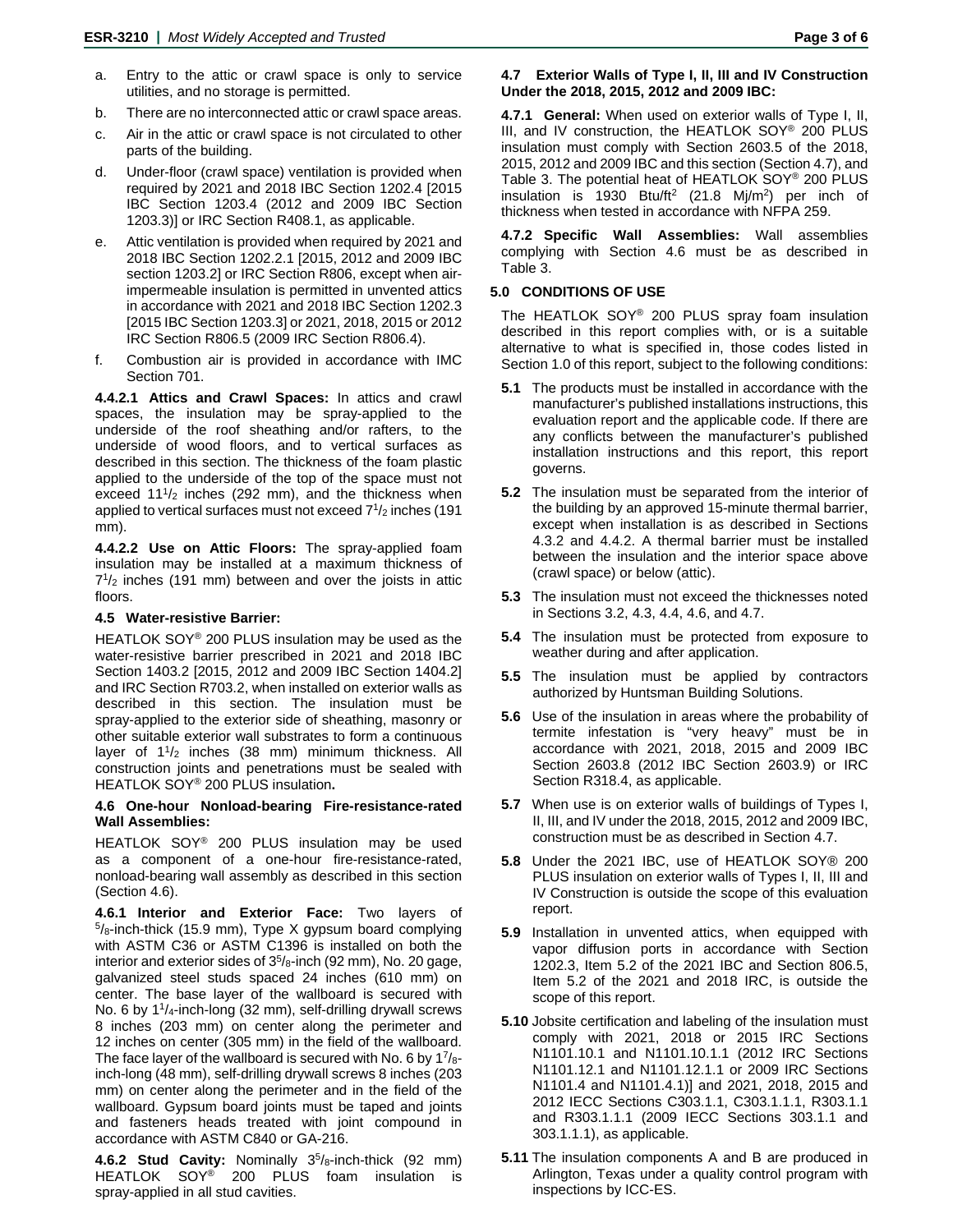### **6.0 EVIDENCE SUBMITTED**

- **6.1** Data in accordance with the ICC-ES Acceptance Criteria for Spray-applied Foam Plastic Insulation (AC377), dated April 2020 (editorially revised July 2020), including reports of tests in accordance with AC377 Appendix X.
- **6.2** Reports of air leakage testing in accordance with ASTM E283.
- **6.3** Reports of air permeance tests in accordance with ASTM E2178.
- **6.4** Reports of water vapor transmission test in accordance with ASTM E96.
- **6.5** Reports of room corner tests in accordance with NFPA 286.
- **6.6** Reports of tests in accordance with ASTM E119.
- **6.7** Reports of fire propagation characteristics tests in accordance with NFPA 285.
- **6.8** Reports of potential heat of foam plastic tests in accordance with NFPA 259.
- **6.9** Supplementary fire engineering analysis.

### **7.0 IDENTIFICATION**

**7.1** Components of the insulation are identified with the manufacturer's name [Huntsman Building Solutions], address and telephone number; the product name (HEATLOK SOY® 200 PLUS B-side or A-PDMI); use instructions; the density; the flame-spread and smokedeveloped indices; the date of manufacture; thermal resistance values; and the evaluation report number (ESR-3210).

The ICP Construction Blazelok™ TBX or Fireshell<sup>®</sup> F10E coating is identified with the manufacturer's name, the product trade name, date of manufacture, shelf life, manufacturer's instructions for application and the evaluation report number [\(ESR-3997\)](http://www.icc-es.org/Reports/pdf_files/load_file.cfm?file_type=pdf&file_name=ESR-3997.pdf).

The International Fireproof Technology/Paint To Protect, Inc. DC 315 Coating is identified with the manufacturer's name, the product trade name, date of manufacture, shelf life, manufacturer's instructions and the evaluation report number (**ESR-3702**).

**7.2** The report holder's contact information is the following:

**HUNTSMAN BUILDING SOLUTIONS 3315 EAST DIVISION STREET ARLINGTON, TEXAS 76011 (817) 640-4900 [info@huntsmanbuilds.com](mailto:info@huntsmanbuilds.com) [www.huntsmanbuilds.com](http://www.huntsmanbuilds.com/)**

### **8.0 OTHER CODES**

### **8.1 Evaluation Scope:**

In addition to the codes referenced in Section 1.0, the products described in this report have also been evaluated for compliance with the following codes:

- 2006 and 2003 *International Building Code<sup>®</sup>* (IBC)
- 2006 and 2003 *International Residential Code*<sup>®</sup> (IRC)
- 2006 and 2003 *International Energy Conservation Code*<sup>®</sup> (IECC)

### **8.2 Uses:**

The products comply with the above-mentioned codes as described in Sections 2.0 through 7.0 of this report, with the revisions noted below:

- **Application with a Prescriptive Thermal Barrier:** See Section 4.3.1, except the approved thermal barrier must be installed in accordance with Section R314.4 of the 2006 IRC or Section R314.1.12 of the 2003 IRC.
- **Application with a Prescriptive Ignition Barrier:** See Section 4.4.1, except attics must be vented in accordance with Section 1203.2 of the 2006 and 2003 IBC or Section R806 of the 2003 IRC; and crawl space ventilation must be in accordance with Section 1203.3 of the 2006 and 2003 IBC, or Section R408 of the IRC, as applicable. Additionally, an ignition barrier must be installed in accordance with Section R314.5.3 or R314.5.3 of the 2006 IRC or Section R314.2.3 of the 2003 IRC, as applicable.
- Application without a Prescriptive Ignition Barrier: See Section 4.4.2, except attics must be vented in accordance with Section 1203.2 of the 2006 and 2003 IBC, or Section R806 of the IRC; and crawl space ventilation must be in accordance with Section 1203.3 of the 2006 and 2003 IBC, or Section R408 of the IRC, as applicable.
- **Protection Against Termites:** See Section 5.6, except use of the insulation in areas where the probability of termite infestation is "very heavy" must be in accordance with Section R320.5 of the 2006 IRC or Section R320.4 of the 2003 IRC.
- **Jobsite Certification and Labeling:** See Section 5.8, except jobsite certification and labeling must comply with Sections 102.1.1 and 102.1.11, as applicable, of the 2006 IECC.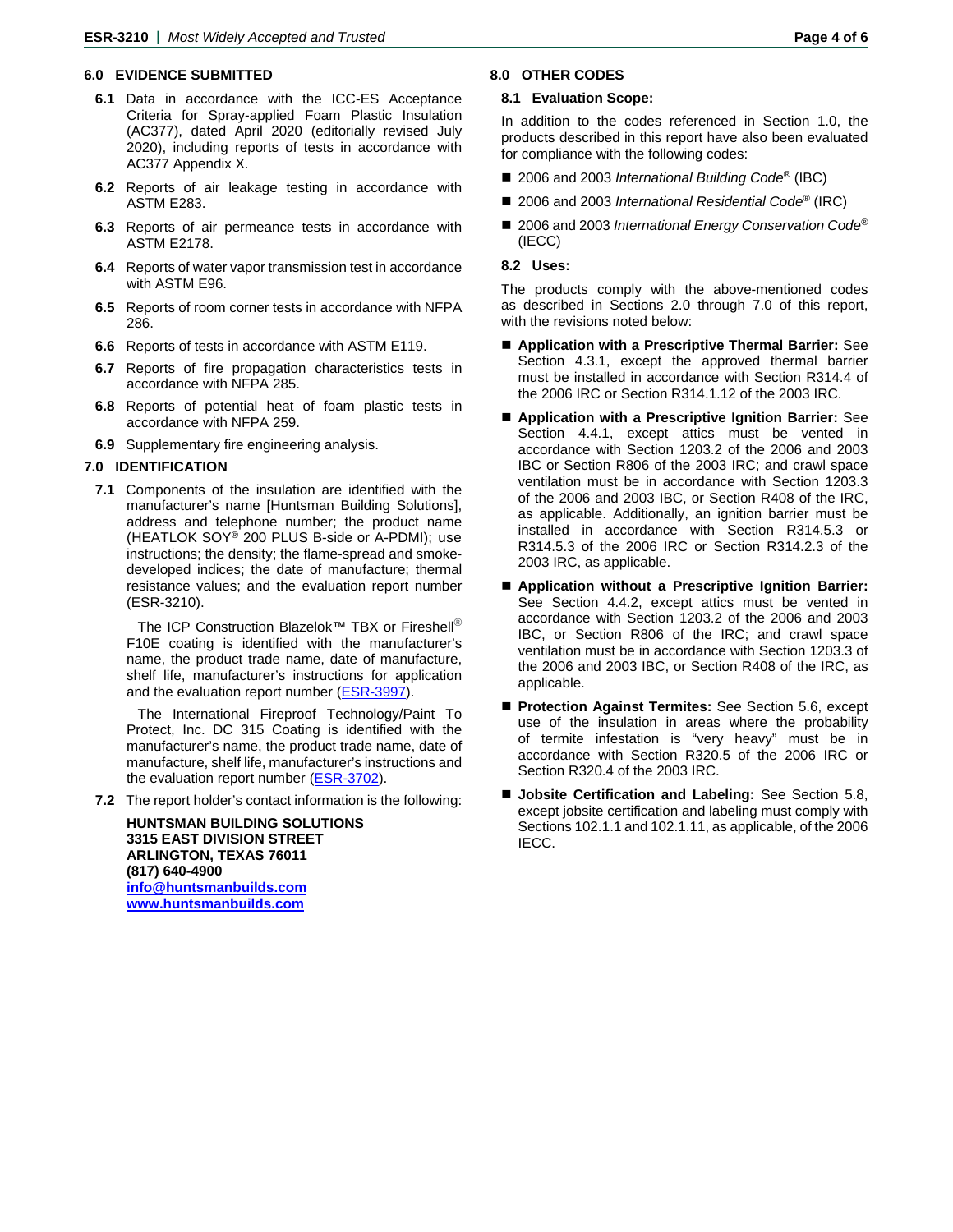| <b>THICKNESS (inches)</b> | R-VALUE (°F.ft <sup>2</sup> .h/Btu) |  |
|---------------------------|-------------------------------------|--|
| 4                         | 7.4                                 |  |
| $1.2$                     | 8.8                                 |  |
| 1.5                       | 11                                  |  |
| $\overline{2}$            | 14                                  |  |
| 3.5                       | 24                                  |  |
| 4                         | 27                                  |  |
| 5.5                       | 36                                  |  |
| 7.5                       | 50                                  |  |
| 9.25                      | 62                                  |  |
| 9.5                       | 63                                  |  |
| 10                        | 66                                  |  |
| 11.25                     | 75                                  |  |
| 11.5                      | 76                                  |  |

For **SI:** 1 inch = 25.4 mm; 1°F.ft2.h/Btu = 0.176 110°K.m2/W.

<sup>1</sup>*R*-values are calculated based on tested *K-*values at 1- and 4-inch thicknesses.

### **TABLE 2—USE OF INSULATION WITHOUT A PRESCRIPTIVE THERMAL BARRIER1**

| <b>INSULATION TYPE</b> | <b>MAXIMUM</b><br>THICKNESS (in.)<br>(Walls & Vertical<br>Surfaces) | <b>MAXIMUM</b><br>THICKNESS (in.)<br><b>Sheathing/Rafters &amp; Floors)</b> | <b>FIRE-PROTECTIVE COATING</b><br><b>MINIMUM THICKNESS &amp; TYPE</b><br>(Ceilings, Underside of Roof   (Applied to all Foam Surfaces) <sup>2</sup> | <b>MINIMUM APPLICATION</b><br><b>RATE OF FIRE-</b><br><b>PROTECTIVE COATING</b> | <b>TESTS</b><br><b>SUBMITTED</b> |
|------------------------|---------------------------------------------------------------------|-----------------------------------------------------------------------------|-----------------------------------------------------------------------------------------------------------------------------------------------------|---------------------------------------------------------------------------------|----------------------------------|
| HEATLOK SOY 200 PLUS I | $7^{1/2}$                                                           | $11^{1/2}$                                                                  | Blazelok TBX or Fireshell <sup>®</sup> F10E<br>17 wet mils / 11 dry mils                                                                            | 1.2 gal / 100 ft <sup>2</sup>                                                   | <b>NFPA 286</b>                  |
|                        | $7^{1/2}$                                                           | $11^{1/2}$                                                                  | DC 315<br>18 wet mils / 12 dry mils                                                                                                                 | 1.13 gal / 100 ft <sup>2</sup>                                                  | <b>NFPA 286</b>                  |

For **SI:** 1 inch = 25.4 mm; 1 mil = 0.0254 mm; 1 gallon = 3.38 L; 1 ft<sup>2</sup> = 0.93 m<sup>2</sup>; NA = not applicable.

1See Section 4.3.2.

2See Section 3.6.1 and 3.6.2

### **TABLE 3—NFPA 285 COMPLYING WALL ASSEMBLIES**

| <b>WALL COMPONENTS</b>                                    | <b>MATERIALS</b>                                                                                                                                                                                                                                                                                                                                                                                                   |  |  |
|-----------------------------------------------------------|--------------------------------------------------------------------------------------------------------------------------------------------------------------------------------------------------------------------------------------------------------------------------------------------------------------------------------------------------------------------------------------------------------------------|--|--|
| Base Wall System -                                        | $1 -$ Concrete wall.                                                                                                                                                                                                                                                                                                                                                                                               |  |  |
| Use either 1, 2 or 3                                      | 2 - Concrete masonry wall.                                                                                                                                                                                                                                                                                                                                                                                         |  |  |
|                                                           | 3-Minimum 3 <sup>5</sup> / <sub>8</sub> -inch-deep (92 mm), No. 20 gage, C-shaped steel studs, spaced a maximum of 24 inches on center with<br>lateral bracing every 4 feet (1219 mm) as required by code. Sheathing shall be a described in Exterior Sheathing<br>below.                                                                                                                                          |  |  |
| <b>Floorline Firestopping</b>                             | Minimum 4 pcf mineral wool in each stud cavity at each floorline, attached with Z-clips. Thickness must match stud cavity<br>depth.                                                                                                                                                                                                                                                                                |  |  |
| Cavity Insulation - Use either 1, 2,<br>3 or 4            | $1 - None$ .                                                                                                                                                                                                                                                                                                                                                                                                       |  |  |
|                                                           | 2 – Partial cavity fill depth of 3 inches (76 mm) or full cavity depth of Heatlok Soy 200 Plus.                                                                                                                                                                                                                                                                                                                    |  |  |
|                                                           | 3-Glass fiber batt insulation <sup>a</sup> .                                                                                                                                                                                                                                                                                                                                                                       |  |  |
|                                                           | $4$ – Mineral fiber insulation <sup>a</sup> .                                                                                                                                                                                                                                                                                                                                                                      |  |  |
|                                                           | alnsulation must comply with the applicable requirements of 2018, 2015 or 2012 IBC Section 720.2 (2009 IBC Section<br>719.2).                                                                                                                                                                                                                                                                                      |  |  |
| Exterior Sheathing - Only for Base<br>Wall System No.3 -  | Minimum $5/8$ -inch-thick (15.9 mm), glass mat gypsum sheathing complying with ASTM C1177. Sheathing shall be<br>attached with No. 6, $1\frac{1}{4}$ - inch-long (32 mm) self-tapping screws located 8 inches (203 mm) on center along the perimeter<br>and 12 inches 302 mm) on center in the field of wallboard. Joints must be taped and treated with joint compound in<br>accordance with ASTM C840 or GA-216. |  |  |
| <b>Exterior Insulation</b>                                | Maximum thickness of 3.4 inches (86 mm) of Heatlok Soy 200 Plus.                                                                                                                                                                                                                                                                                                                                                   |  |  |
| Exterior Wall Covering -<br>Use either 1, 2, 3, 4, 5 or 6 | 1 – Brick - standard nominally 4-inch-thick (102 mm) clay brick; brick veneer anchors – standard types installed a<br>maximum of 24 inches OC vertically on each stud <sup>b</sup> .                                                                                                                                                                                                                               |  |  |
|                                                           | $2 -$ Stucco - minimum $\frac{3}{4}$ -inch-thick (19.1 mm), exterior cement plaster and lath with a secondary water-resistive barrier<br>may be installed between the exterior insulation and the lath.                                                                                                                                                                                                            |  |  |
|                                                           | $3 -$ Natural stone (limestone, granite, marble, sandstone), minimum 2-inch-thick (51 mm) <sup>c</sup> .                                                                                                                                                                                                                                                                                                           |  |  |
|                                                           | 4 – Cast artificial stone, minimum $1\frac{1}{2}$ -inch-thick (38 mm), complying with AC51 and subject of a current ICC-ES<br>evaluation report <sup>c</sup> .                                                                                                                                                                                                                                                     |  |  |
|                                                           | 5 – Terracotta cladding, minimum of $1^{1}/_{4}$ -inch-thick (32 mm) <sup>c</sup> .                                                                                                                                                                                                                                                                                                                                |  |  |
|                                                           | 6 – Concrete masonry units (CMU), minimum of $1\frac{1}{2}$ -inch-thick (38 mm) <sup>c</sup> .                                                                                                                                                                                                                                                                                                                     |  |  |
|                                                           | <sup>b.</sup> The maximum air gap between exterior insulation and cladding shall be 2 inches (51 mm).                                                                                                                                                                                                                                                                                                              |  |  |
|                                                           | <sup>c.</sup> Any standard non-open-jointed installation technique such as ship-lap, etc., may be used.                                                                                                                                                                                                                                                                                                            |  |  |

For **SI:** 1 inch = 25.4 mm, 1 foot = 304.8 mm, 1 pcf = 16.01 kg/m<sup>3</sup>.

<sup>a</sup> Insulation must comply with the applicable requirements of 2018, 2015 or 2012 IBC Section 720.2 (2009 IBC Section 719.2).